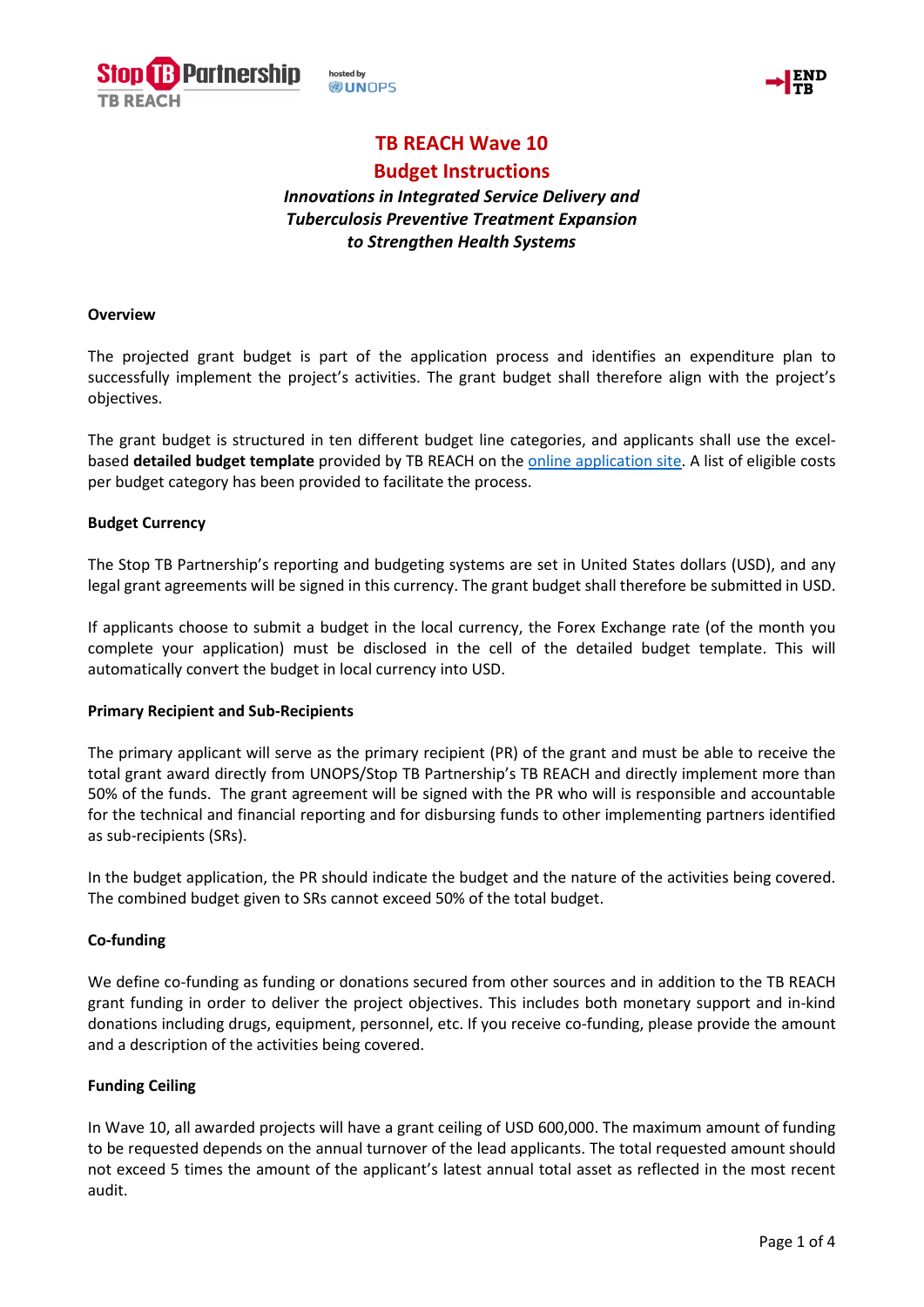



# **Grant Duration and Budget**

The duration of the Wave 10 grants is up to 21 months, including 3 months of preparation, 3 months of closure as well as a 12 to 15 months of implementation. Please ensure that the budget is aligned with your activity's timeline.

#### **Special Considerations for Afghanistan and India**

For project implementation in India, applicants must be registered and operating under the Foreign Contribution (Regulations) Amendment Act, 2020 introduced by the Government of the Republic of India on 28 September 2020.

Due to the political situation in Afghanistan, international wire transfers into the country are difficult. At the time this note is drafted, only one bank has been authorized by the United Nations system to receive international money. Further guidance will be provided to the successful applicants but delays in payments are expected, and back-up plan recommended (utilizing of core resources, etc.).

#### **Proposal Budget Guidelines**

#### Budget category 1 – Human resources

- Spending on office-based human resources cannot exceed 15% of the total requested budget.
- If your project plans to hire people in the community for service delivery, they can be included in the activities budget category. The human resources budget category should be limited to officebased employees, supervisors, managers, and consultants and can include HR-related overheads.

#### Budget category 2 – Activities

- This budget line should include all expenses related to the implementation of the project activities and should be the major cost-driver of your proposed intervention.
- Field/community-related work, incentives, trainings, and sub-recipient agreements are few examples of activity-eligible costs.

#### Budget category 3 – Project-related travel

- This budget line should include all project-related travel expenses.
- This should include participation for two individuals to attend the TB REACH Grantee workshop.
- The dates and location for the meeting are yet to be finalized, but please use the following information to help you forecast a budget:
	- $\circ$  The TB REACH Grantee workshop will most likely take place in Asia shortly after the grant is awarded. It will be held for 4-5 days, and a maximum of 2 individuals per selected project will be allowed to travel.
	- o Please allocate sufficient amount for airfare, per diem (6 nights total), and visas.

#### Budget category 4 – Central Procurement funds withheld at source for GDF (GeneXpert technology) \*

If applicants do NOT have procurement capacity for GeneXpert commodities, TB REACH can help centrally procure Xpert commodities through the Global Drug Facility (GDF). TB REACH's central procurement will withhold the amount of funds indicated under the category 4 at source and make payments directly to suppliers.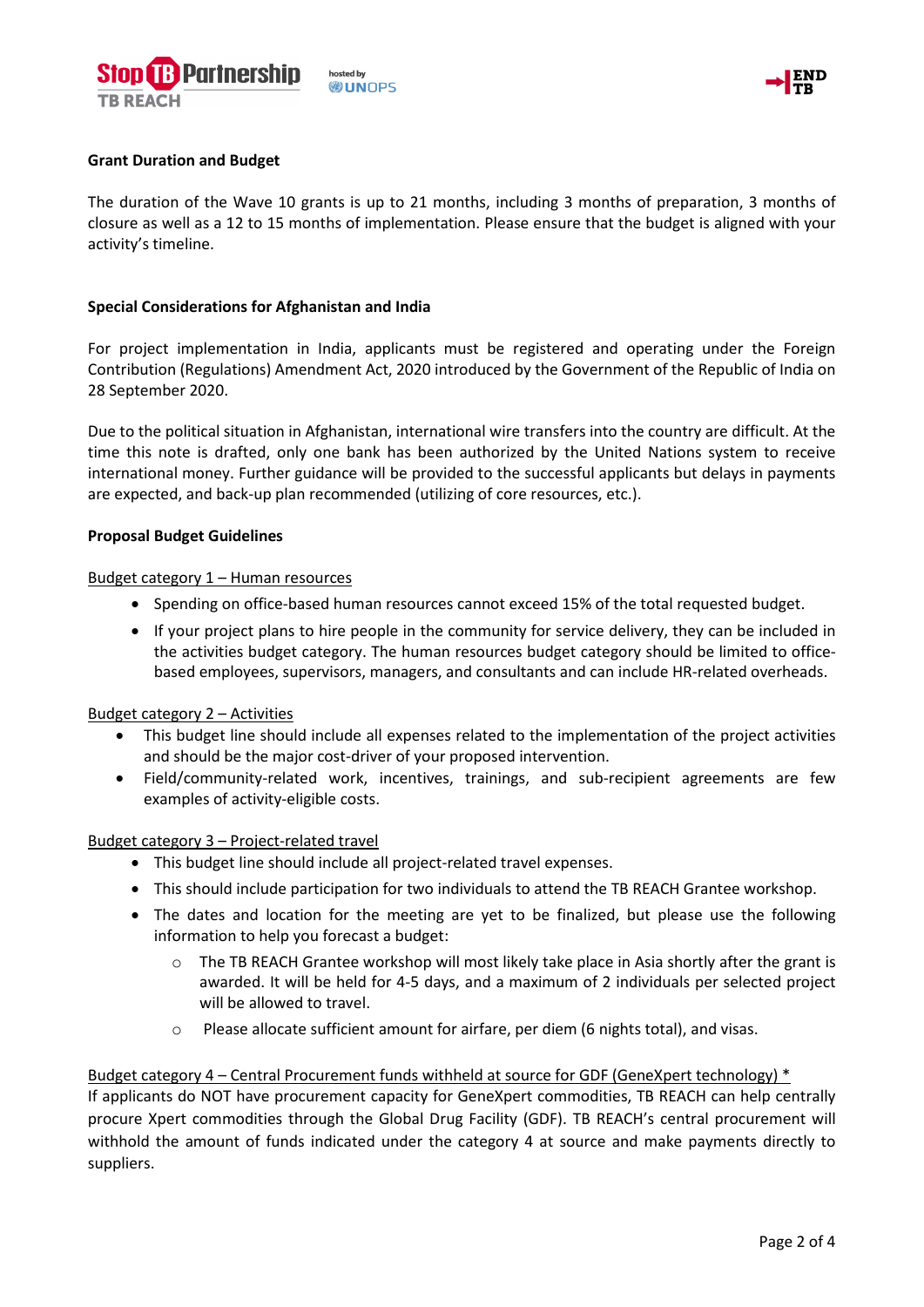



In addition to GeneXpert commodities (GeneXpert systems, including the new 10-color technology, Xpert MTB/RIF, MTB/XDR cartridges or MTB/RIF Ultra cartridges, calibration kits, and warranties), TB REACH central procurement can facilitate orders for Interferon- Gamma Release Assays (IGRAs) such as QUANTIFERON-TB GOLD PLUS or T-SPOT.TB that are already part of the GDF catalogue.

- Please refer to the GDF latest updated diagnostics [catalogue](https://www.stoptb.org/sites/default/files/gdfdiagnosticsmedicaldevotherhealthproductscatalog_0.pdf) for the product costs and ensure that sufficient shipping costs are included in the cost estimations.
- The default incoterm of TB REACH's order is CIP and as such **costs related to importation, customs, and domestic transport of equipment and supplies must be listed in addition to the product and shipping costs.**

Budget category 5 – Procurement of medical items (excluding Category 4 items) \*

- Medical costs include any expenses related to medical equipment and supplies.
- They should include all costs related to importation, customs clearances, shipment of medical equipment and supplies.
- Please note that **TB REACH grant funding should not be used for diagnostics and/or treatment support of other health conditions** and applicants are encouraged to seek co-funding from other partners involved in Integrated Service Delivery activities.
- It is expected that the respective **NTPs shall commit to provide free TB Preventive Treatment and TB treatment** for all people the project diagnoses with TB infection or TB disease. Projects proposing the use of treatment regimens and/or diagnostics that are not readily available through the NTP, can submit a budget for these items as part of their TB REACH application.

# Budget category 6 – Procurement of non-medical items\*

- Procurement of non-medical items includes any expenses that are not related to medical equipment such as computers, mobile phones, tablets, etc. These expenses should not be allocated under the 'activities' or 'IT/Communication' budget category.
- Include any costs with associated importation, customs, and domestic transport of such equipment and supplies.
- TB REACH strongly suggests not including the procurement of vehicles for their proposals, and inclusion should be clearly justified.

# Budget category 8 – Direct Program Support (max 12% of the total budget)

- Spending on direct program support cannot exceed 12% of the total grant budget.
	- o If your project has any sub-awards, the combined primary and sub-recipient direct program support costs cannot exceed 12%. Therefore, TB REACH does not allow the primary recipient to take a 12% direct program support cost and then the sub-recipient to do the same. This would mean that direct program support cost would be 24% combined, which would exceed the authorized ceiling.
- This spending cap has been requested by the donor agencies, which funds the TB REACH initiative and **there is zero flexibility on exceeding this ceiling**.
- Direct Program support costs include any indirect expenses that are not related to direct labour, direct materials, activities, etc. Eligible costs are office utilities, including rent, security-related costs, audit fee (see below), banking charges, etc.
- **Funding may not be used to set up new offices or to renovate existing ones.**
- TB REACH grantees will be required to provide a certified audit report at the end of their grant period, which is one of the deliverables for the final grant payment. Prospective grantees should budget the cost of the audit under this budget line.